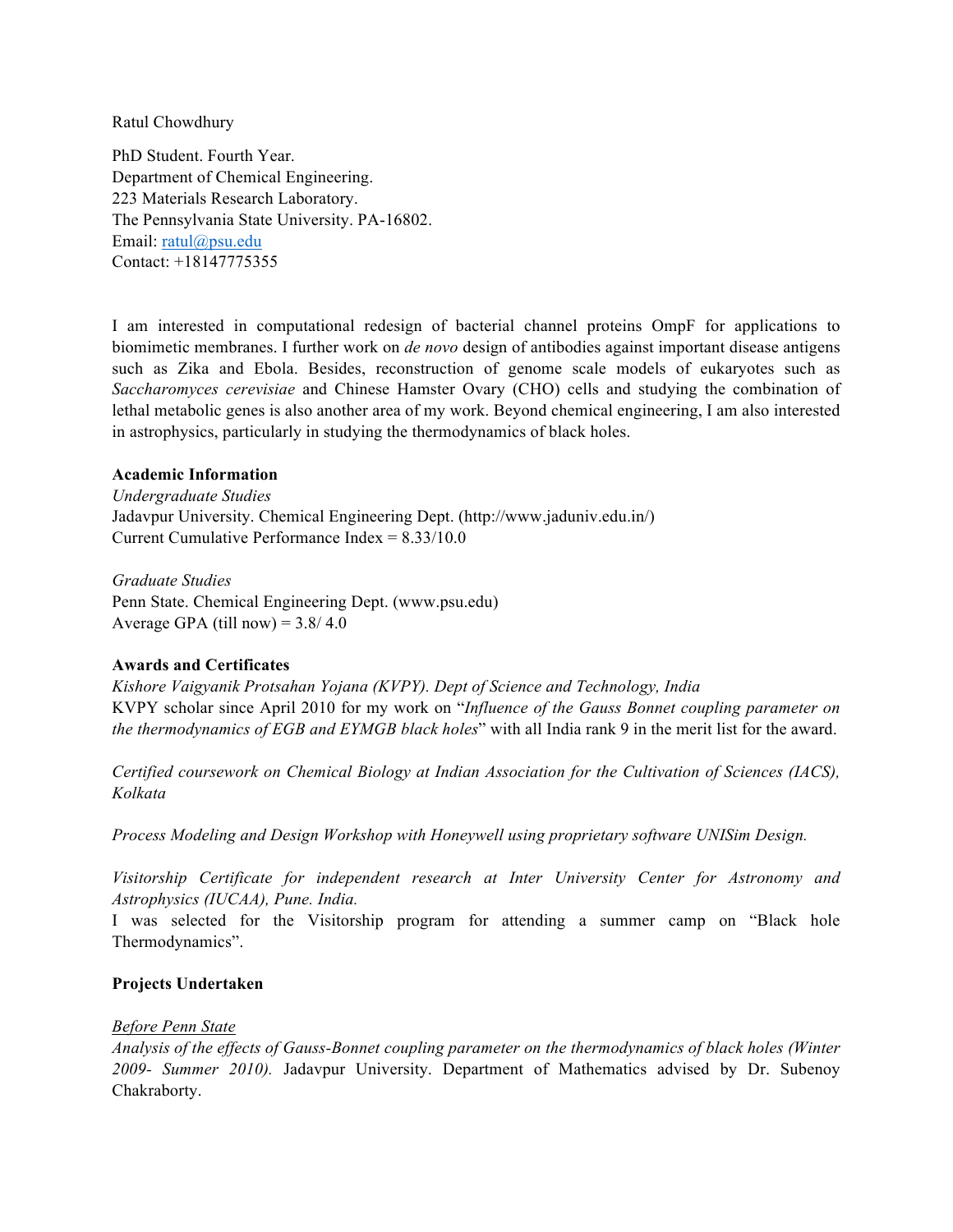*Development of D8 algorithm for ground water distribution into an improved algorithm for efficient prediction of water distribution pattern in the Periyar river basin. (June 2011).* Indian Institute of Science. Department of Water Resources.

*Cloning of FSHbeta-HCGbeta and HCGbeta-FSHbeta as a single fragment and cloning of GST fusion proteins. (June 2011).* Indian Institute of Science. Department of Molecular Reproduction and Development Biology advised by Dr. Rajan R. Dighe.

*Correlation of sine-cosine functions with 2D projection of human Z-DNA and a theoretical analysis of various DNA coiling uncoiling events using the same. (June 2011).* Indian Institute of Science. Department of Molecular Reproduction and Development Biology advised by Dr. Rajan R. Dighe.

*Colocalization of focal adhesion proteins Paxillin and Vincullin using high resolution stochastic fluorescence microscopy. (June 2012- July 2012).* National University of Singapore. Mechanobiology Lab advised by Dr. Pakorn Kanchanawong.

*Prediction of flux through membrane-vane ensembles using adaptive neuro fuzzy inference system (October 2011- March 2012).* Jadavpur University. Department of Chemical Engineering advised by Dr. Chiranjib Bhattacharjee.

*Kinetic study of photocatalytic oxidation of chloro-hexedine digluconate using TiO<sub>2</sub> in an attempt to treat pharmaceutical waste (October 2012-January 2013).* Jadavpur University. Department of Chemical Engineering advised by Dr. Chiranjib Bhattacharjee.

*Simulating the dynamics of focal adhesion proteins (2013 August – 2014 January).* IACS. Department of Solid State Physics advised by Dr. Raja Paul.

#### *Penn State, Department of Chemical Engineering*

*Essentiality analysis and reconstruction of genome scale models of Saccharomyces cerevisiae and Chinese hamster ovary cells.* Advised by Dr. Costas D. Maranas.

*De novo antibody design for a zika virus epitope using OptMAVEn computational architecture.* Advised by Dr. Costas Maranas.

*Computational redesign of bacterial channel protein, OmpF.* Advised by Dr. Manish Kumar and Dr. Costas D. Maranas.

#### **Publications**

Influence of Gauss-Bonnet Coupling Parameter on the Thermodynamic Properties of Einstein-Gauss-Bonnet and Einstein-Yang-Mills-Gauss-Bonnet Black Holes. R Chowdhury, R Biswas, N Mazumder, S Chakraborty. International Journal of Theoretical Physics 50 (5), 1628-1642.

Interacting generalized cosmic Chaplygin gas in loop quantum cosmology: A singularity free universe. R Chowdhury, P Rudra. International Journal of Theoretical Physics 52 (2), 489-503.